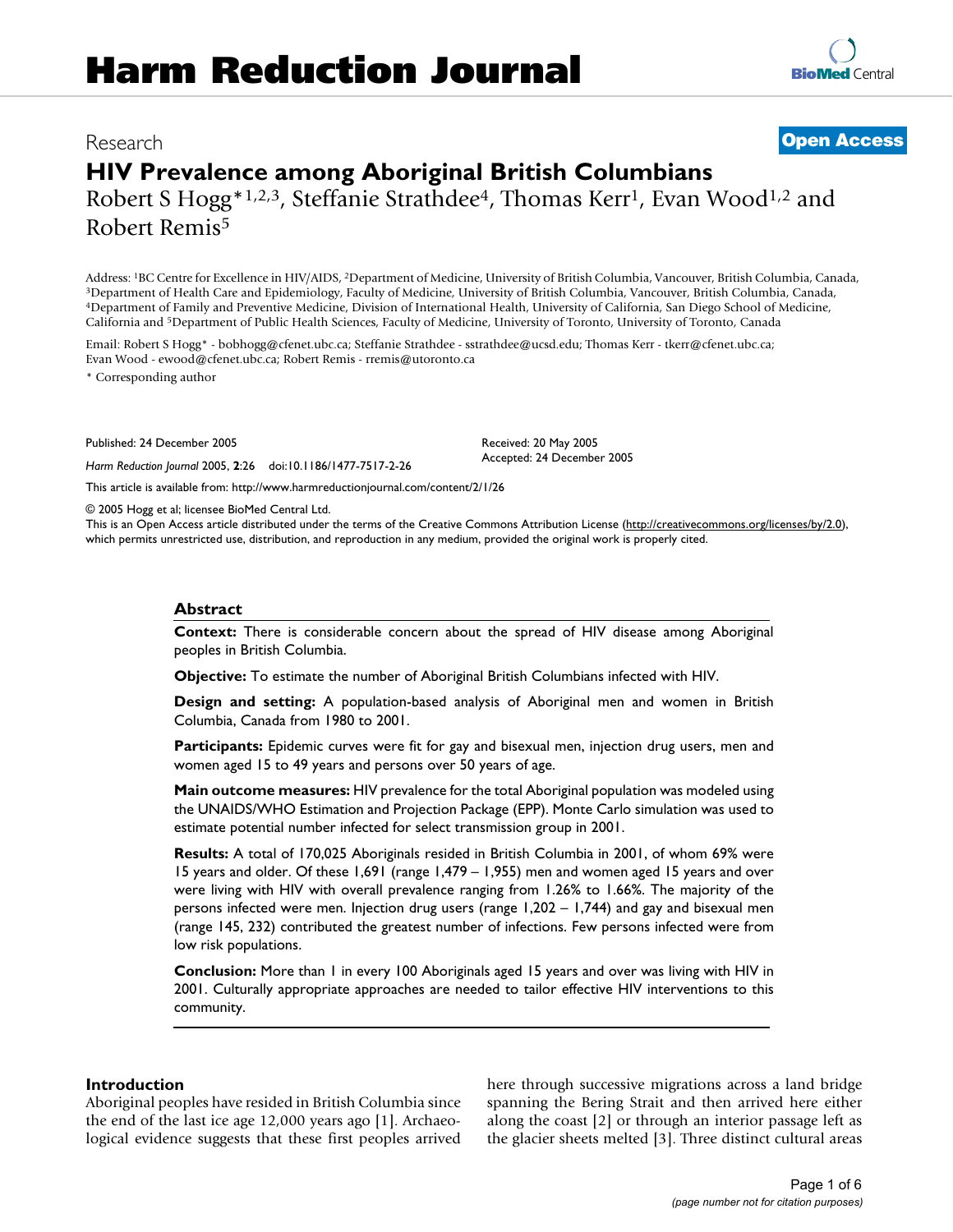| Category/ years       | Gay and<br><b>Bisexual men</b> | <b>Injection drug users</b> |                      | $15-49$ years* |        | $50+$  |
|-----------------------|--------------------------------|-----------------------------|----------------------|----------------|--------|--------|
| Year                  |                                | <b>Vancouver</b>            | Other                | Men            | Women  |        |
|                       |                                |                             | Low growth scenario  |                |        |        |
| Population            |                                |                             |                      |                |        |        |
| 2001                  | 1,600                          | 3,000                       | 3,000                | 39,400         | 46,700 | 24,100 |
| <b>HIV Prevalence</b> |                                |                             |                      |                |        |        |
| 1986                  | 12.6                           | 1.2                         | 1.2                  | 0              | 0      | 0      |
| 1991                  | 14.3                           | 1.7                         | 1.7                  | 0              | 0      | 0      |
| 1996                  | 15.0                           | 6.0                         | $2.0*$               | 0              | 0      | 0      |
| 2001                  | 19.0                           | 38.0                        | $2.0*$               | 0              | 0      | 0      |
|                       |                                |                             | High growth scenario |                |        |        |
| Population            |                                |                             |                      |                |        |        |
| 2001                  | 1,600                          | 4,250                       | 3,250                | 38,700         | 45,900 | 24,100 |
| <b>HIV Prevalence</b> |                                |                             |                      |                |        |        |
| 1986                  | 12.6                           | 2.3                         | 2.3                  | 0              | 0      | 0      |
| 1991                  | 14.3                           | 1.7                         | 1.7                  | 0              | 0      | 0      |
| 1996                  | 15.0                           | 6.0                         | $6.0*$               | 0              | 0      | 0      |
| 2001                  | 19.0                           | 38.0                        | $6.0*$               | .08            | .10    | 0      |

**Table 1: Input assumptions for total population and HIV prevalence for Aboriginal persons ages 15 and over, by scenario and group**

\* Values are assumed. Among 15 to 49 years olds posted rates are a third of published rates.

with many distinct cultures are prominent – the subartic in the Northeast, the plateau in the Southeast, and the Northwest Coast along the coast from the Queen Charlottes to the southern most tip of Vancouver Island. Prior to contact with Europeans, populations were quite large especially along the coast.

Contact with Europeans brought numerous infectious diseases that reduced the Aboriginal population in British Columbia by nearly two thirds. The total population continued to decrease until the 1920s and have since rebounded to sizes near pre-contact levels [4,5]. However, high levels of mortality persisted long after European contact, mainly due to infectious diseases [4,6]. Initially, disease like smallpox had a devastating affect on population size [4]. Later, Aboriginals where inflicted with diseases like tuberculosis that were endemic until quite recently [7]. In recent years, there has been increasing concern regarding the spread of HIV disease among Aboriginal peoples. HIV appears to be concentrated among injection drug users and gay and bisexual men [8-11]. Rates of HIV infection among pregnant women remain low, but are significantly higher than in the general population[12]. The purpose of this paper is to estimate the current number of Aboriginal British Columbians infected with HIV.

# **Methods**

Our estimates of HIV prevalence in the British Columbian Aboriginal population were based upon surveillance data. Aboriginals refer to persons who self-identify as – North American Indians, Métis, and Inuit. Also included are those that did not self-identify as Aboriginal, but who were registered under the Indian Act and/or were members of a band or First Nation [13].

HIV prevalence data from at risk populations were used to model HIV prevalence trends for adults and to calculate the number of new infections, AIDS cases and deaths from 1980 to 2001. Six adult Aboriginal population groups, aged 15 years and over, were modeled – gay and bisexual men, injection drug users in Greater Vancouver and the rest of the province, low-risk men and women aged 15 to 49 years, and low-risk persons aged 50 years and over. Low-risk refers to Aboriginal persons who based on current seroprevalence studies were less likely to acquire HIV than gay and bisexual men and injection drug users in this population. Gay and bisexual men were estimated to be 3% of the total Aboriginal male population [14]. The total injection drug user population in Greater Vancouver was based on capture-recapture estimates and for the rest of the province on estimates of clean needle distributed at needle exchanges and proportion of drug over deaths [15,16]. Based on estimates derived from the Vancouver Injection Drug Users Study (VIDUS) at least quarter of these injection drug users are of Aboriginal descent [8]. The population of injection drug users in the Greater Vancouver region was estimated to be 12,000 (95% CI: 10,000 – 15,000) and of similar magnitude outside the region as half the needles distributed at needle exchanges and overdose deaths occur outside of Greater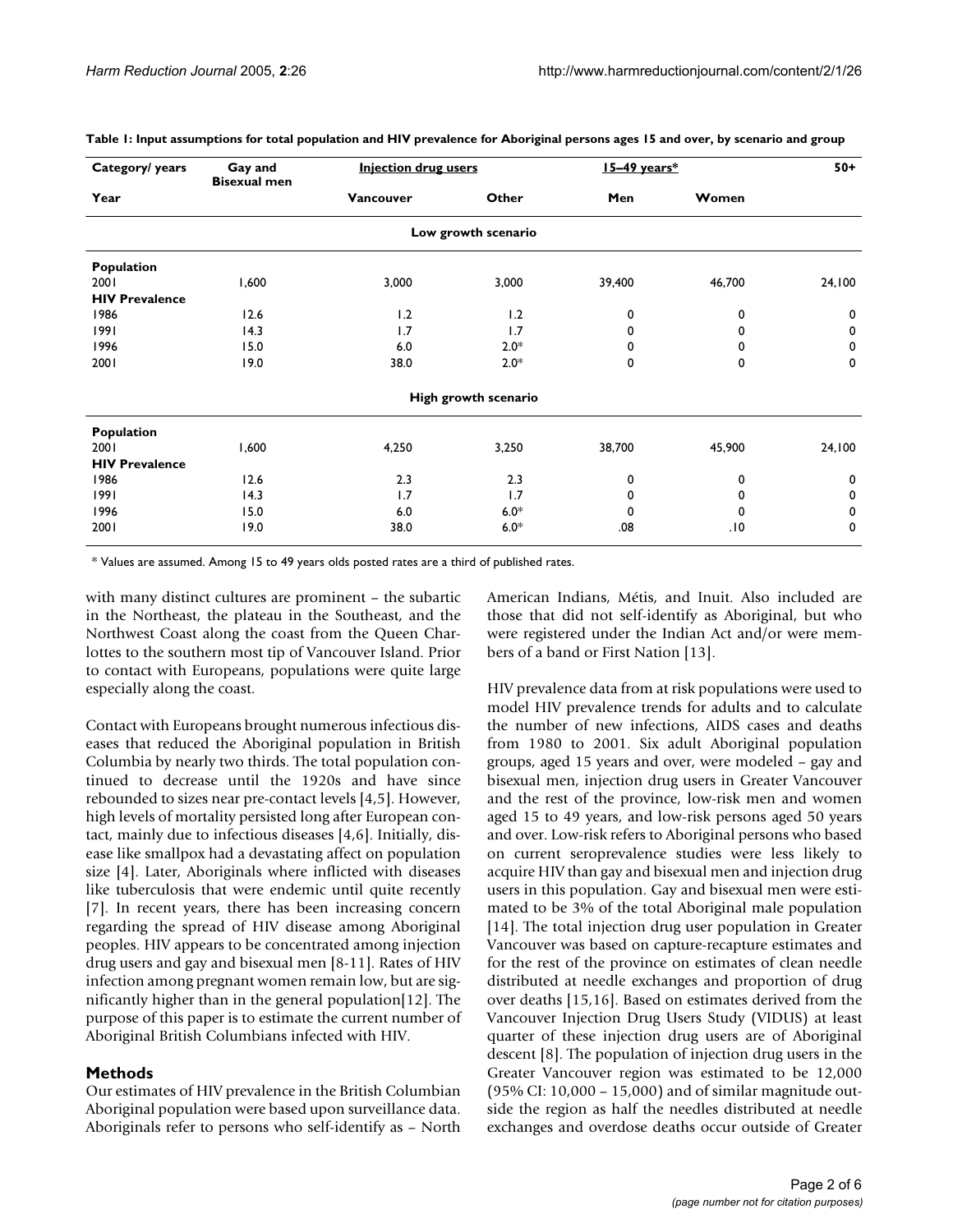Vancouver[16]. In total, there were likely 24,000 injection drug users in the province of which 6,000 were Aboriginal. Population estimates for low-risk persons aged 15 to 49 years and those laged 50 years and over were based intercensal estimates of Registered Indians produced by BC Vital Statistics and adjusted to the 2001 Census population of Aboriginals [16].

HIV prevalence estimates were obtained from a variety of serosurveillance and cohort studies. Estimates of HIV prevalence for the gay and bisexual men were obtained from published and unpublished estimates from two cohorts studies (Vancouver Lymphadenopathy AIDS Study and the Vanguard Study) and adjusted to estimates reported for the entire gay and bisexual male population in Vancouver and British Columbia [12,17]. Among injection drug users HIV prevalence estimates were obtained from published cohort and cross sectional studies. Annualized estimates of HIV prevalence from 1996 onwards were obtained from VIDUS[8,18]. Estimates prior to that date were obtained from serosurveillance studies of streetbased populations and needle exchanges in Vancouver and Victoria[12]. HIV prevalence estimates of low-risk persons aged 15 to 49 years and 50 years and over were based on data obtained from pregnant women and men and women in alcohol rehabilitation[12,19,20].

Two scenarios were modelled based on varying assumptions relating to the size of the at-risk population and HIV prevalence (refer to Table 1). The low growth scenario assumed the at-risk gay and bisexual population to be 3% of the adult male population. The population of Aboriginal injection drug user in Greater Vancouver was assumed to be 3,000 or 25% of injection drug users in that region, the point estimate from the capture-recapture study[15]. Injection drug user population outside this region was also assumed to be 3,000 since half of the overdose deaths and clean needles distributed occur in this region. HIV prevalence in gay and bisexual men was assumed to be similar to the general gay and bisexual population. In injection drug users HIV prevalence was assumed to increase to 40% in Vancouver and to move-up to no more than 2% in other areas of the province. HIV prevalence in low-risk persons aged 15 to 49 years and 50 years and over was assumed to be zero.

The high growth scenario assumed the gay and bisexual male population to be the same as in the low growth scenario. The Greater Vancouver Aboriginal injection drug user population was assumed to be 3,750 persons or 25% of the upper limit of the capture-recapture estimate of 15,000 [15]. A total of 500 Aboriginal injection drug users in Victoria were assumed to have the same HIV prevalence as in Greater Vancouver and added to the Greater Vancouver group[21]. Among the remaining 3,250 injection drug users from outside of Vancouver and Victoria, HIV prevalence was assumed to increase to 6% by 1996 [12]. HIV prevalence in low-risk women aged 15 to 49 years was assumed to increase to .08 by 2001 or a third of estimates obtained from studies of pregnant women and women in alcohol rehabilitation. HIV prevalence in low-risk men aged 15–49 was also assumed to increase and the number of HIV-infected persons aged 50 years and over was assumed to be zero.

HIV prevalence for the total Aboriginal population was modeled using the UNAIDS/WHO Estimation and Projection Package (EPP). In EPP, HIV prevalence time trends were estimated by fitting a simple epidemiological model to surveillance data[22]. Epidemic curves were fit for gay and bisexual men, injection drug users, men and women aged 15 to 49 years and persons over 65 years of age. Separate epidemic curves for these groups were then aggregated by EPP to find the best fitting curve that describes trends in HIV prevalence in the total adult Aboriginal over time.

Monte Carlo simulation methodology was used to estimate potential number infected for select transmission group in 2001. Input parameters for the model were taken from our low and high growth scenarios. The injection drug user group was collapsed into one category for these analyses. A total of 100,000 trials were completed to derive potential ranges in the number of injection drug users, gay and bisexual men, and low risk women in the population.

## **Results**

A total of 170,025 Aboriginals resided in the province in 2001, of whom 69% were 15 years and older. The majority of Aboriginals were women (51%). The median age for men and women was 26 and 28 years, respectively. North American Indians made-up the largest component of the population at 118,295 (70%), followed by Metis at 44,265 (26%), and Inuit at 800 (0.5%). The rest, 6660 (4%) were Aboriginals of other or multiple origin. The Greater Vancouver population was 36,855 with 10,440 living in the city. The population was also highly mobile with 46% of persons who were 5 years and older moving at least once in the past five years.

Table 1 outlines the at-risk population and HIV prevalence assumptions for Scenarios one and two. As outlined in this table the injection drug users and gay and bisexual male populations are relatively small in comparison to the low-risk populations aged 15 and over. In both scenarios HIV prevalence is highest in Greater Vancouver injection drug users and second highest among gay and bisexual men.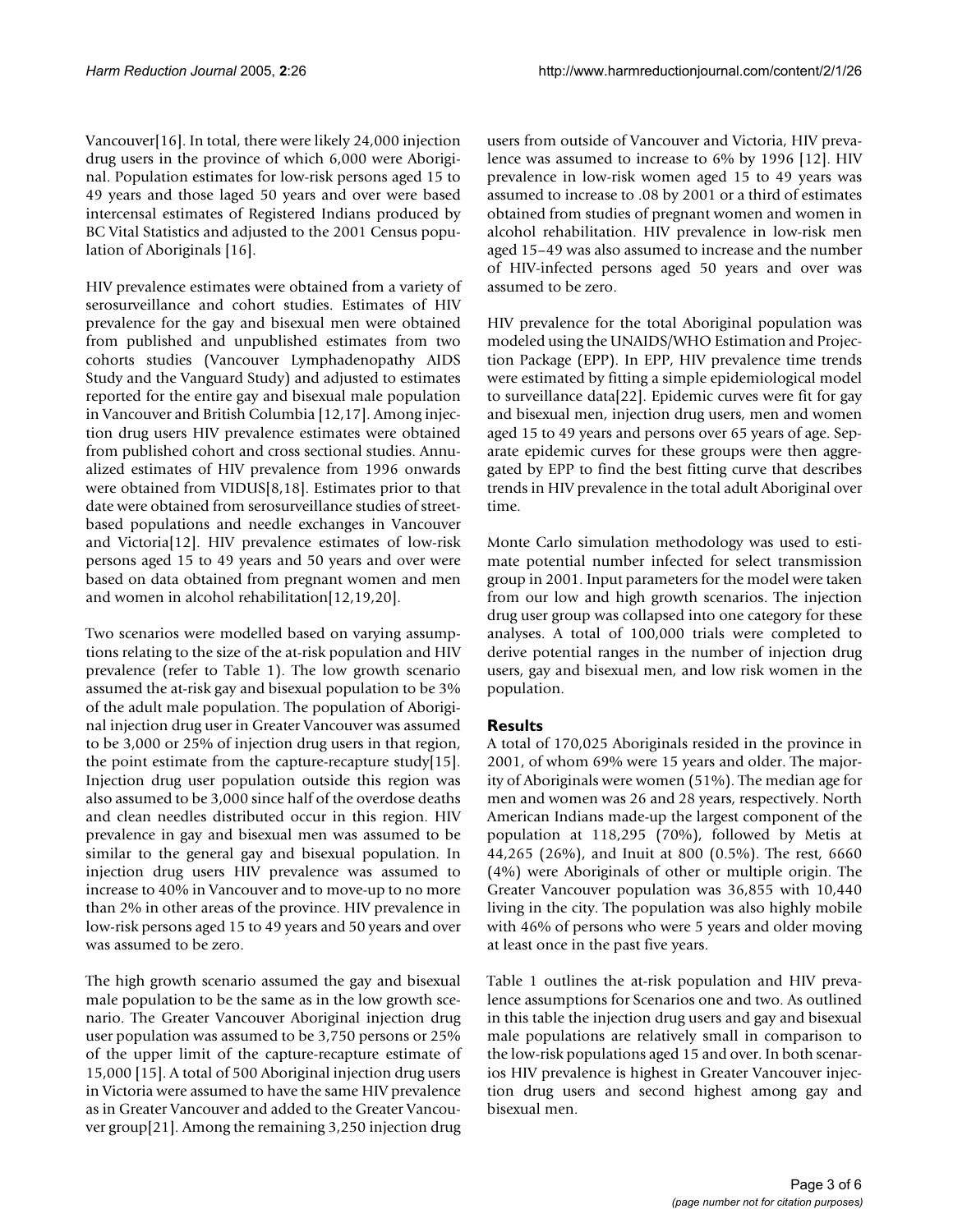

Figure 1 HIV prevalence among Aboriginal British Columbians by scenario, 1980 to 2001.

Figures 1 characterizes the trends in HIV prevalence in the low and high growth scenarios since 1980. As note shown here, HIV prevalence in the Aboriginal population has increased notably since 1980.

Table 2 provides estimates of prevalence and the number living with HIV by gender and transmission group in 2001. Estimates were derived from 100,000 Monte Carlo simulation trials, where the input parameters were based on the figures from the low and high growth scenarios produced for this study. Based on this analysis, a total of 1,691 (range 1,479 – 1,955) men and women were living with HIV at the end of 2001. Overall, 1.44% (range 1.26%, 1.66%) of the population 15 years and over was HIV-positive. The majority of the persons infected were men (55.3% ; range 55.6%, 54.8%). Injection drug users (1,458; range 1,202 – 1,744) and gay and bisexual men (186; range 145, 232) contributed the greatest number of infections. Few of the persons living with HIV were from low risk populations.

# **Discussion**

More than 1 in every 100 Aboriginal persons aged 15 years and over was living with HIV in 2001. Approximately a quarter to a third of all infections among Aboriginal peoples in Canada occurred in this province [23]. The rate of infection among Aboriginal British Columbians was approximately two times the rate for Canadian Aboriginals overall. The majority of new infections among Aboriginals occurred in injection drug users with the majority of these being concentrated in Greater Vancouver. However, our results point to increasing numbers of injection drug users being infected outside Greater Vancouver and considerable number of Aboriginal gay and bisexual men infected with HIV in this province.

The high prevalence of HIV occurring among British Columbian Aboriginals was mainly due to increases in

new infections among injection drug users. In Vancouver, HIV prevalence among Aboriginal injection drug users has increased from less than 5% in early 1990s to approximately 40% in 2004 [24]. The prevalence of HIV among Aboriginal injection drug users was considerably higher than their non-Aboriginal counterparts; and half of the Aboriginal drug user population were women, which was a considerably higher proportion than in the non-Aboriginal population [8]. Risk factors for HIV acquisition appear to vary by gender as well. Among women, frequent speedball (combined cocaine and heroin) injection and going on binges of injection drug use were independent predictors of HIV seroconversion; while among men HIV seroconversion was associated with frequent speedball injection and cocaine injection [8,18]

The acquisition of HIV among Aboriginals was partially due to syringe sharing. Needle exchanges in British Columbia provide needles, needle cleaning supplies and condoms to injection drug users and sex trade workers. Although six millions needles are given out annually through this program, needle exchanges provide sterile equipment for only a small percentage of drug injection episodes – in Vancouver this was estimated to be as low as 10 to 20% [25]. Among injection drug users daily needle exchanges remains modest at approximately 40% at fixed sites and 50% at mobile sites [26]. Even with daily exchange approximately a third of participants were borrowing and lending needles. Although acquiring needles exclusively from the needle exchange attendance was independently associated with less sharing, persistent sharing was associated with difficulty accessing sterile needles, bingeing, and frequent cocaine injection [27].

Unprotected sex also played a role in the acquisition of new infections. There was considerable variability among injection drug users in condom use with sex trade clients and casual and regular sexual partners [8,18,28]. Based on VIDUS data the vast majority of men and women were sexually active, 72 and 92% respectively in the last six months prior to enrolment. The mean age of first sexual encounter was 15 years for either gender. Life time number of sexual partners was also high with over 20% of men and 50% of women having more than 100 sexual partners. Among men and women, condoms were generally not used with regular partners, half the time with casual partners, and 80% of the time with clients. Nine per cent of men reported having had sex with a man with condom use being 71% for anal intercourse and 60% for oral sex with clients. Among women sex trade workers vaginal intercourse was most common with condom usage being 82%. Seventy-five percent of these women used condoms during oral sex with clients. Aboriginal generally exhibit the same pattern of condom usage as non-Aboriginal persons in this cohort.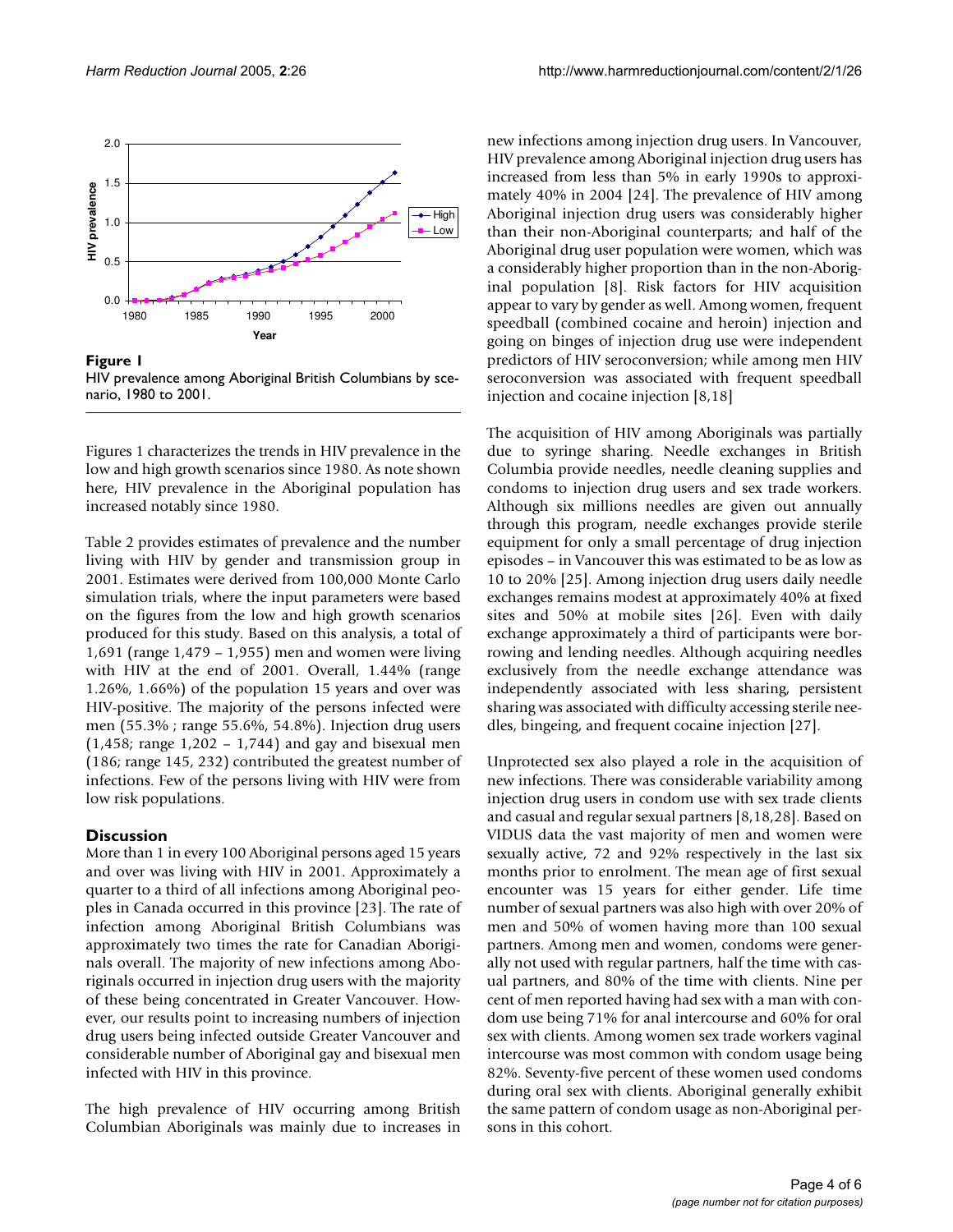**Table 2: Estimated prevalence and number of Aboriginal British Columbians living with HIV in 2001\***

|                                              | <b>Monte Carlo Simulation</b> |                               |
|----------------------------------------------|-------------------------------|-------------------------------|
| Variable                                     | <b>Estimate</b>               | 2.5 and 97.5th<br>percentiles |
| Population aged 15 and above                 | 117,800                       |                               |
| <b>HIV</b> prevalence<br><b>HIV</b> infected | $1.44\%$                      | $1.26\% - 1.66\%$             |
| Males                                        | 935                           | $822 - 1,072$                 |
| Females                                      | 756                           | $652 - 887$                   |
| Total                                        | 1,691                         | $1.479 - 1.955$               |
| <b>HIV</b> infected by group                 |                               |                               |
| Gay and bisexual men                         | 186                           | $145 - 232$                   |
| Injection drug users                         | l.458                         | $1,202 - 1,744$               |
| Low-risk men 15–49 years                     | 16                            | $3 - 29$                      |
| Low risk women 15–49 years                   | 23                            | $6 - 41$                      |
| Low-risk population 50 years and<br>over     | 6                             | $5 - 7$                       |

\* Derived from the results of 100,000 Monte Carlo simulation trials.

Our results point to a number of important policy implications and gaps in knowledge. If our estimates of injection drug users are correct then a considerable number of injection drug users are living outside of Greater Vancouver and likely do not have the same access to harm reduction services or have to travel further to get to them. Persons outside of Vancouver and Victoria are known to have limited access to drug rehabilitation program or to methadone. The effectiveness of needle exchanges in places like Campbell River, Chilliwack, Gibsons, Kamloops, Kelowna, Nanaimo, Powell River, Prince George, Prince Rupert, Quesnel, Surrey, and Veron is also not well characterized. Little is known about HIV prevalence of injection drug users at these sites, and whether reported rates are higher as or much lower than those observed in Vancouver and Victoria.

Although the population of Aboriginal gay and bisexual men is small it still accounts for a large proportion of HIV infections. Little is known about how much of male to male sexual activity is attributed to sex work. Future prevention work in this community needs to be targeted, even though these men are more likely to be more marginalized and in the sex trade than their non-Aboriginal gay and bisexual counterparts[9].

Finally, the spread of HIV to the general Aboriginal population is not well characterized. There is no conclusive evidence to suggestion that the increase in seroprevalence among pregnant women and low risk men is not directly attributable to injection drug use. We need to ensure that all Aboriginal pregnant women have access to HIV testing and to antenatal care. Currently, few Aboriginal women who have HIV-positive children are able to seek adequate care for themselves or their children[20]. Access to antiretroviral therapy among those infected needs to be improved. Aboriginal British Columbians are also not accessing treatment at the same rate as non-Aboriginals[29]. Differences in access are likely attributed to differences in living conditions, access to physicians, as well as the remoteness of some communities.

In conclusion, more than 1 in every 100 adults aged 15 years and over was living with HIV in 2001. The rate of infection observed in this study was greatly affected by the size of the injection drug user population and the spread of HIV into the general population. Governments and non-government organizations need to work together to ensure the funding of culturally appropriate HIV prevention programs.

### **Acknowledgements**

This work was supported by the Michael Smith Foundation for Health Research through a Senior Scholar Award to Dr. Hogg. Dr. Strathdee is supported through the foundation for the Harold Simon Chair, as well as grants from the National Institute on Drug Abuse (DA12568, DA14499 and DA09225).

We thank Simon Bonner, Keith Chan, Kevin Craib, Bonnie Devlin, Nada Gataric, Kathy Li, Patti Spittal, Peter Vann, and Benita Yip for their research assistance. I would also like to acknowledge the assistance of Drs. Tim Brown, Wiwat Peerapatanapokin, and Tobi Saidel of the East West Centre.

### **References**

- 1. Wright J: **HIstory of the Native People of Canada.** In *(10,000 to 1,000 B.C.) Volume I*. Ottawa: Archaeological Survey of Canada; 1995.
- 2. Fladmark K: **Routes: alternate migration corridors for early man in north america.** *American Antiquity* 1979, **44(1):**55-69.
- 3. Bobrowsky PT, Rutter N: **Geologic evidence for an Ice-Free-Corridor in northeastern British Columbia, Canada.** *Current Research in the Pleistocene, Paleoenvironments: Geosciences* 1990, **7:**133-135.
- 4. Duff W: *The Impact of the White Man, The Indian History of British Columbia Volume 1*. Victoria: Provincial Museum of Natural History and Anthropology; 1965.
- 5. Romaniuk A: **[Increase in natural fertility during the early](http://www.ncbi.nlm.nih.gov/entrez/query.fcgi?cmd=Retrieve&db=PubMed&dopt=Abstract&list_uids=7227582) [stages of modernization: Canadian Indians case study.](http://www.ncbi.nlm.nih.gov/entrez/query.fcgi?cmd=Retrieve&db=PubMed&dopt=Abstract&list_uids=7227582)** *Demography* 1981, **18:**157-172.
- 6. Johansson SR: **[The demographic history of the native peoples](http://www.ncbi.nlm.nih.gov/entrez/query.fcgi?cmd=Retrieve&db=PubMed&dopt=Abstract&list_uids=12339089) [of North America: a selective bibliography.](http://www.ncbi.nlm.nih.gov/entrez/query.fcgi?cmd=Retrieve&db=PubMed&dopt=Abstract&list_uids=12339089)** *Yearb Phys Anthropol* 1982, **25:**133-52.
- 7. Wang L, Noertjojo K, Elwood RK, FitzGerald JM: **[Tuberculosis](http://www.ncbi.nlm.nih.gov/entrez/query.fcgi?cmd=Retrieve&db=PubMed&dopt=Abstract&list_uids=10859401) [among aboriginal and nonaboriginal persons in British](http://www.ncbi.nlm.nih.gov/entrez/query.fcgi?cmd=Retrieve&db=PubMed&dopt=Abstract&list_uids=10859401) [Columbia.](http://www.ncbi.nlm.nih.gov/entrez/query.fcgi?cmd=Retrieve&db=PubMed&dopt=Abstract&list_uids=10859401)** *Can Respir J* 2000, **7(2):**151-7.
- 8. Craib KJ, Spittal PM, Wood E, Laliberte N, Hogg RS, Li K, *et al.*: **Risk factors for elevated HIV incidence among Aboriginal injection drug users in Vancouver.** *CMAJ Canadian Medical Association Journal* 2003, **168(1):**19-24.
- 9. Heath KV, Cornelisse PG, Strathdee SA, Palepu A, Miller ML, Schechter MT, *et al.*: **[HIV-associated risk factors among young Cana](http://www.ncbi.nlm.nih.gov/entrez/query.fcgi?cmd=Retrieve&db=PubMed&dopt=Abstract&list_uids=10492424)[dian Aboriginal and non-Aboriginal men who have sex with](http://www.ncbi.nlm.nih.gov/entrez/query.fcgi?cmd=Retrieve&db=PubMed&dopt=Abstract&list_uids=10492424) [men.](http://www.ncbi.nlm.nih.gov/entrez/query.fcgi?cmd=Retrieve&db=PubMed&dopt=Abstract&list_uids=10492424)** *Int J STD AIDS* 1999, **10(9):**582-7.
- 10. Weber AE, Craib KJ, Chan K, Martindale S, Miller ML, Schechter MT, *et al.*: **[Sex trade involvement and rates of human immunode](http://www.ncbi.nlm.nih.gov/entrez/query.fcgi?cmd=Retrieve&db=PubMed&dopt=Abstract&list_uids=11821362)[ficiency virus positivity among young gay and bisexual men.](http://www.ncbi.nlm.nih.gov/entrez/query.fcgi?cmd=Retrieve&db=PubMed&dopt=Abstract&list_uids=11821362)** *Int J Epidemiol* 2001, **30(6):**1449-54.
- 11. O'Connell JM, Lampinen TM, Weber AE, Chan K, Miller ML, Schechter MT, *et al.*: **[Sexual risk profile of young men in Vancouver,](http://www.ncbi.nlm.nih.gov/entrez/query.fcgi?cmd=Retrieve&db=PubMed&dopt=Abstract&list_uids=15146130)**